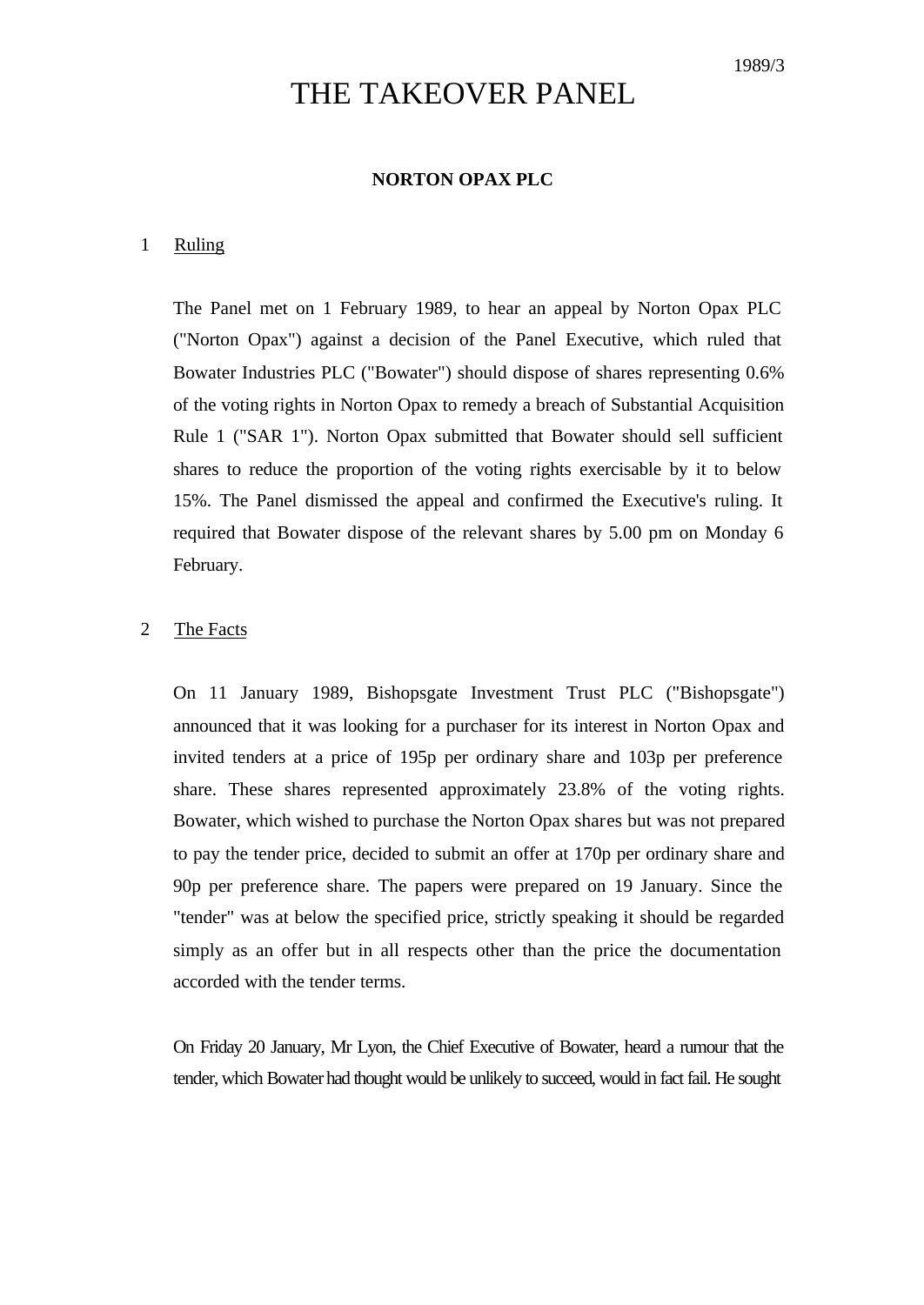to contact Bowater's advisers in relation to the tender with a view to arranging a purchase of ordinary shares in the market. But the advisers were unavailable and Bowater therefore requested Hoare Govett to make the purchases. Mr Lyon gave authority to Hoare Govett to buy shares up to a financial limit of £5mn and at a price not exceeding 175p. He took this decision to purchase because he considered that Bowater would be able to make a profit on the shares purchased in the market, so as to cover the expenses incurred in connection with its tender.

Hoare Govett were aware of the tender. They were also made aware of Bowater's view that the tender would fail. But Bowater had not given instructions for the tender to be withdrawn. Both it and Hoare Govett were aware that the tender had not been rejected.

Between 10.00 am and 12 noon, Hoare Govett made four separate purchases of blocks of shares totalling one million shares, or 0.6% of the voting rights of Norton Opax. Neither Bowater, nor Hoare Govett, gave any thought whatsoever to the Substantial Acquisition Rules and their implications in the event that the tender succeeded.

The tender was duly formally lodged at 10.40 am. At 1.20 pm Bowater learnt that its offer had been accepted. Hoare Govett immediately gave instructions that no further buying should take place, to avoid any possible insider dealing.

On 24 January the Chairmen and Chief Executives of the two companies met. Each subsequently issued announcements. Bowater stated that it had no present intention to make a general offer for the remainder of the share capital. Norton Opax stated: "At a friendly and constructive meeting today between the Chairmen and Chief Executives of Norton Opax and Bowater Industries there was agreement to set up a series of meetings to explore the opportunities within each company to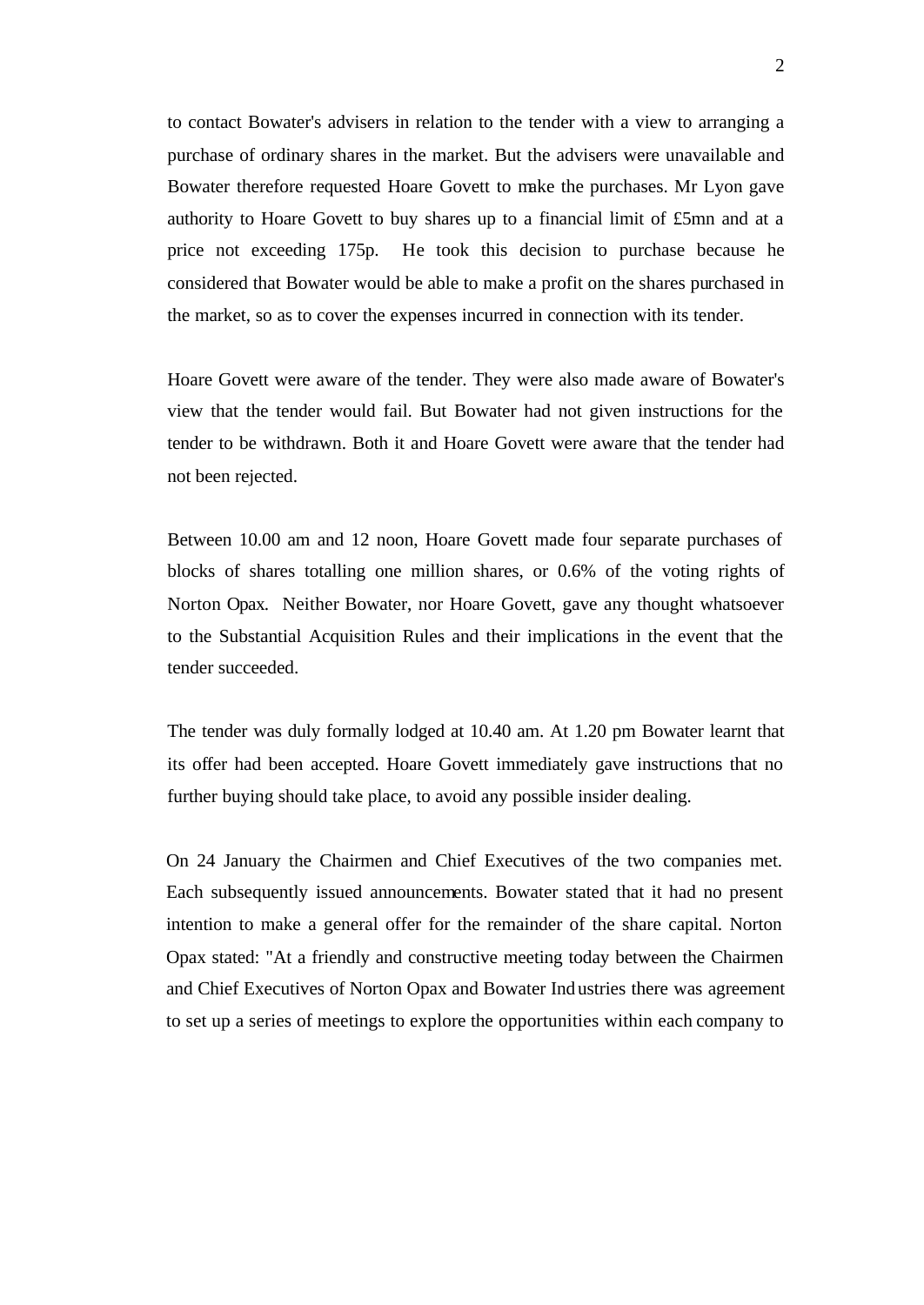assist the other achieve their growth plans. Norton Opax welcomed Bowater Industries as a supportive and responsible shareholder."

There was no hint in this public statement that Norton Opax considered its shareholders damaged by the purchases which we have detailed, but Norton Opax nevertheless complained to the Panel that there had been a breach of SAR 1 and contended that Bowater should sell down its holding to below 15%.

### 3. The Substantial Acquisition Rules.

SAR 1 provides as follows:-

"Except as permitted by Rule 2, a person may not, in any period of 7 days, acquire shares carrying voting rights in a company, or rights over such shares, representing 10% or more of the voting rights if such acquisition, when aggregated with any shares or rights over shares which he already holds, would carry 15% or more, but less than 30%, of the voting rights of that company."

Substantial Acquisition Rule 2 provides certain exceptions to the restrictions in SAR 1. In particular, it permits an acquisition which breaches those restrictions if it is made from a single shareholder and is the only acquisition within any period of seven days.

The purpose of the Substantial Acquisition Rules is twofold. First, they are intended to enable small shareholders to participate in any premium which may be payable in connection with the establishment or consolidation of a large holding in a listed company. Secondly, they are designed to give management time to consider the position in the interests of shareholders and take any appropriate action before a large shareholder has established or consolidated its position.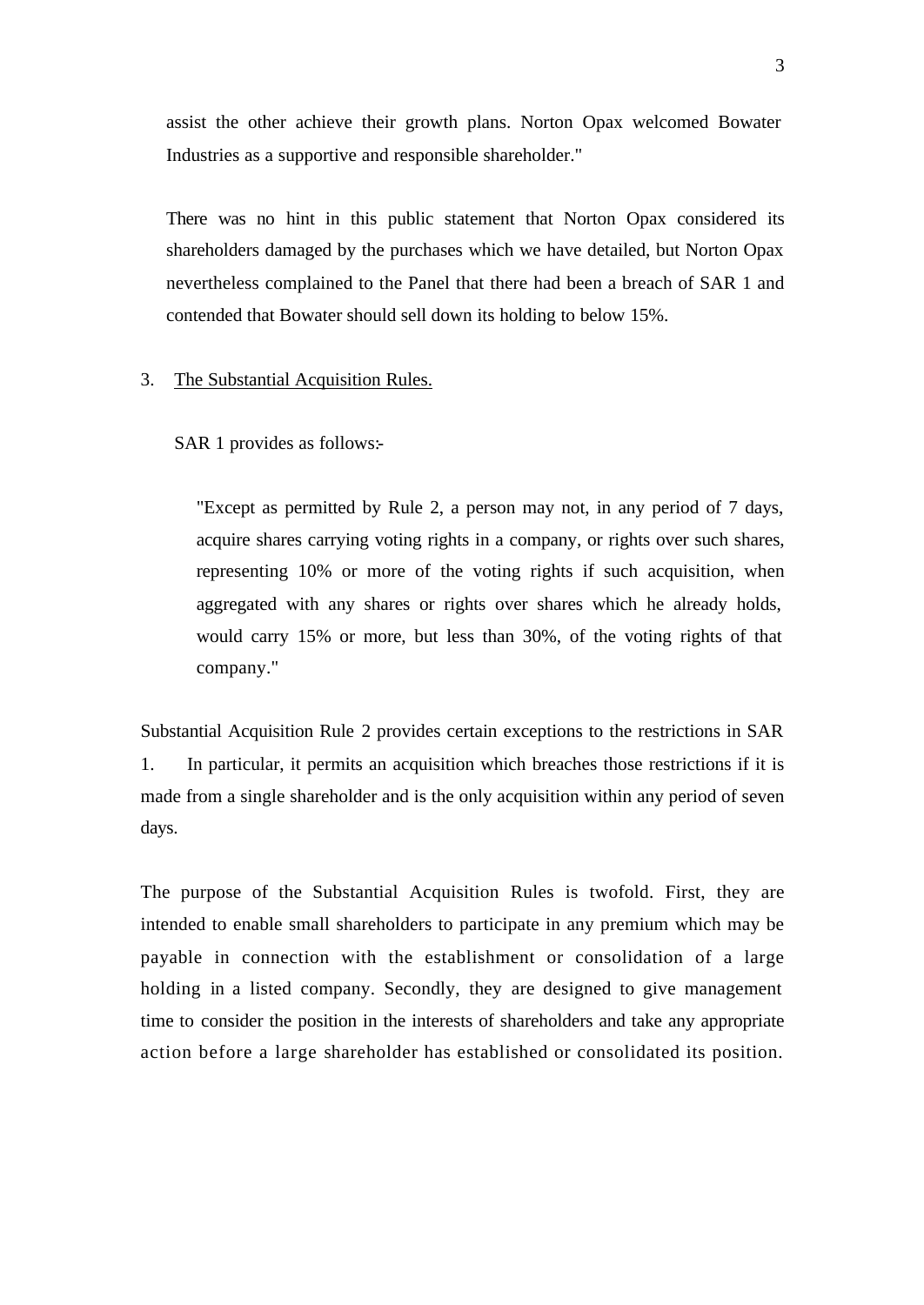The effect of the Rules is that Bowater were entitled to seek to purchase the Bishopsgate shares in one block, provided that they did not make any other acquisition within a period of seven days. The market purchases, however, meant that Bowater became in breach of the Rules once its tender succeeded.

#### 4 The Executive's Ruling and the Appeal

The Executive ruled as follows:-

- (a) that a breach of SAR1 had occurred;
- (b) that Bowater must sell the million shares which it had bought in the market on Friday 20 January and that this sale should be made by 5.00 pm on Tuesday 31 January;
- (c) that the sale must be through a broker unconnected with Bowater and agreed with the Panel in advance;
- (d) that the sale must be into the market to parties independent of Bowater;
- (e) that there must be no agreements or understandings relating to the re-purchase of the relevant shares or other arrangements connected with them;
- (f) that Bowater must not purchase any Norton Opax shares until the expiry of seven days after completion of the sale of the one million shares; and
- (g) that any appeal had to be lodged by 5.00 pm on Friday 27 January.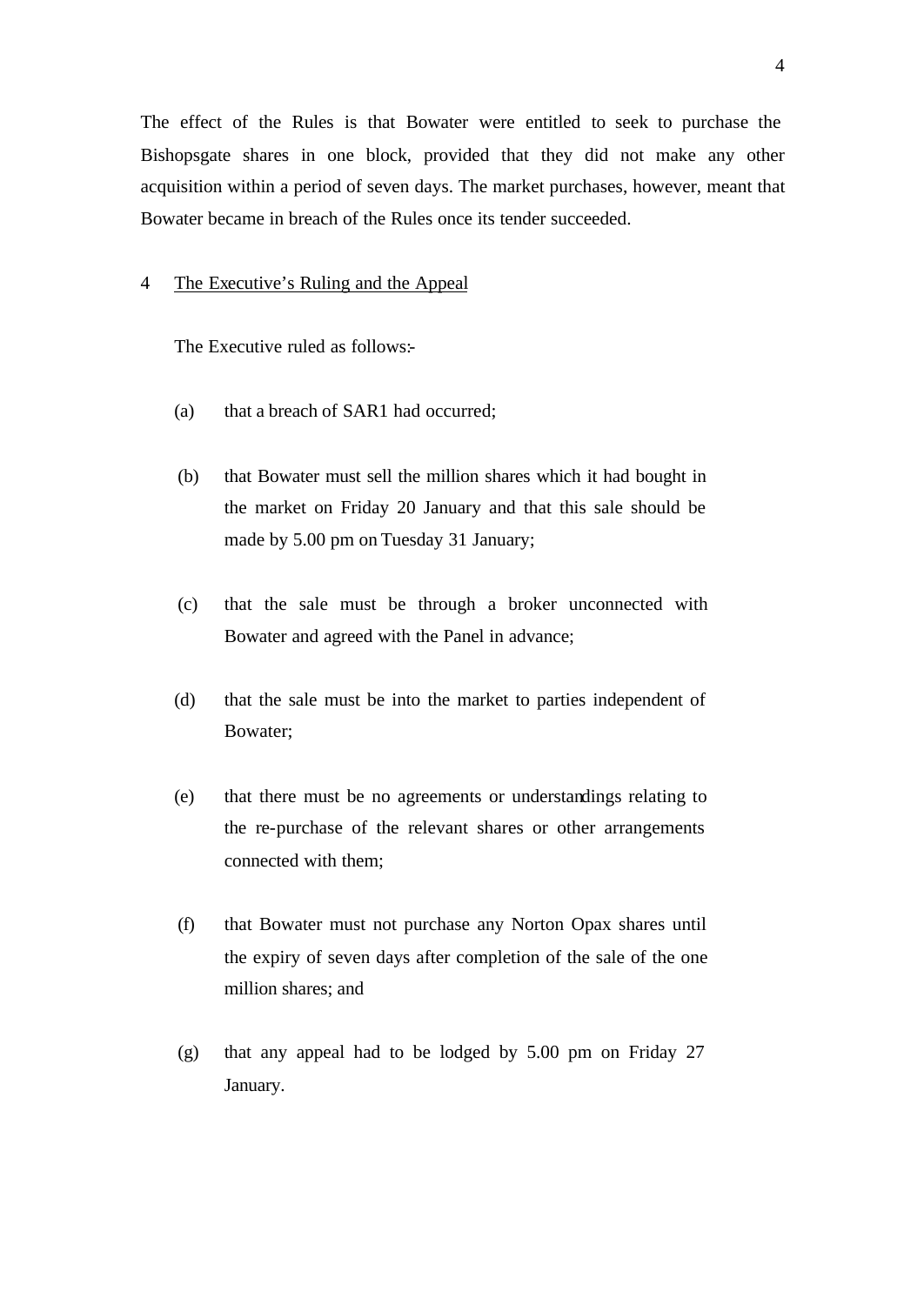Bowater indicated that it did not intend to appeal. Norton Opax, however, lodged an appeal. The Executive requested that there should be no publicity pending the appeal, and the advisers acknowledged and accepted these requests. Unfortunately, there was a leak of the Panel Executive's conclusions. As is so often the case, it has been impossible to establish conclusively where the leak came from, but undoubtedly the effect of the leak was to cause publicity which was damaging for Bowater and very damaging for Hoare Govett. This was compounded by comments attributed to the Chief Executive of Norton Opax which appeared in the Press on Tuesday 31 January.

Before deciding to appeal, Norton Opax, acting through Samuel Montagu, informed Bowater that it would not appeal if: (i) Bowater undertook not to purchase any more Norton Opax shares for three months, and (ii) Bowater undertook not to make a takeover offer for one year.

Samuel Montagu indicated that any such agreement would be subject to the approval of the Panel. They were right to include this reservation. Whilst private law civil claims affect only the parties and can be settled by them on such terms as they think appropriate, issues which arise under the Code have implications for shareholders. Any attempt to use a right of appeal as a bargaining counter would only be justified if the effect of the bargain was to give the shareholders the protection which the particular provision of the Code was designed to provide. So any such potential bargain over Code rights should not be made without consultation with the Panel. The same principles apply in relation to the Substantial Acquisition Rules.

The nature of the proposed bargain does, however, cast light upon the object of this appeal. Norton Opax frankly admitted during the hearing that the suggestions put to Bowater were not designed in any way to advance the objectives of the Substantial Acquisition Rules, but were rather intended to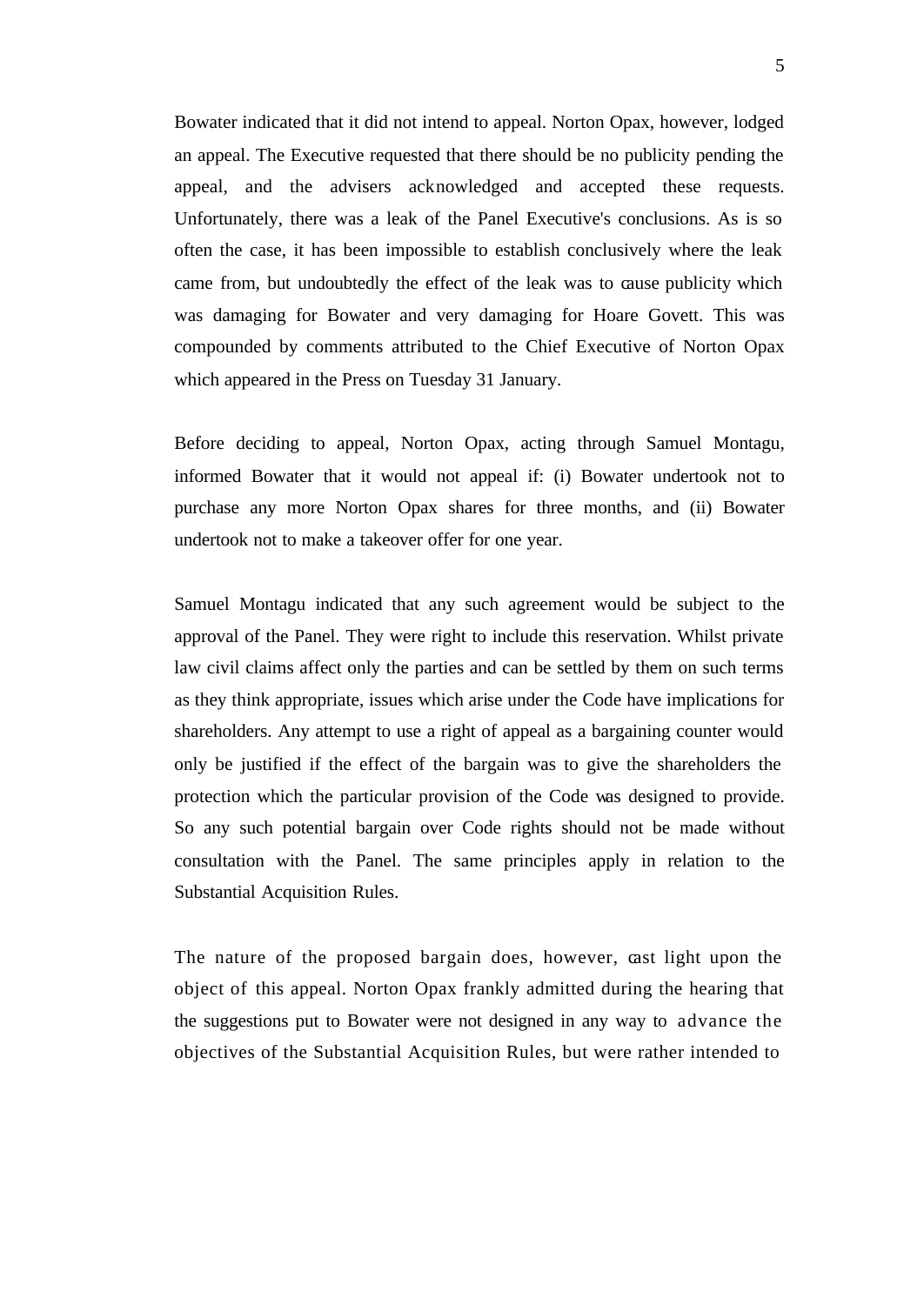secure their wider purpose of lessening the prospect of a takeover bid. We consider that the appeal had the same purpose.

## 5 The Reasons for the Panel's Decision

Norton Opax submitted that the breach of the Rules consisted in the acquisition of the 23.8% stake under the tender offer to Bishopsgate. Whilst it accepted that this acquisition would not have constituted a breach but for the purchase of the million shares, it submitted that the Code should be applied stringently so as to require Bowater to sell down to below 15%.

Bowater submitted that this would be inappropriate. It was fully entitled to tender for the 23.8%. It was the mistake in purchasing the million shares without regard to the Substantial Acquisition Rules which had caused the breach. This breach would be remedied by requiring it to sell down that stake.

The Panel considers that this approach is realistic. In deciding on the appropriate consequences, it is right to look, as a matter of reality, to the cause of the breach and not simply have regard to the fact that the acquisition of the 23.8% chronologically triggered the breach. In common sense, the cause of the breach was the purchase of the million shares and a sale of these shares would satisfy the objectives of the Substantial Acquisition Rules.

Whilst the Panel is aware of the unfavourable comments which Bowater and Hoare Govett have received and Bowater, on behalf of itself and its advisers, has expressed regret for the breach of the Substantial Acquisition Rules, the Panel must add its own comment. It is wholly unsatisfactory that a leading firm of stockbrokers acting for a leading public company should engage in market purchases without giving any